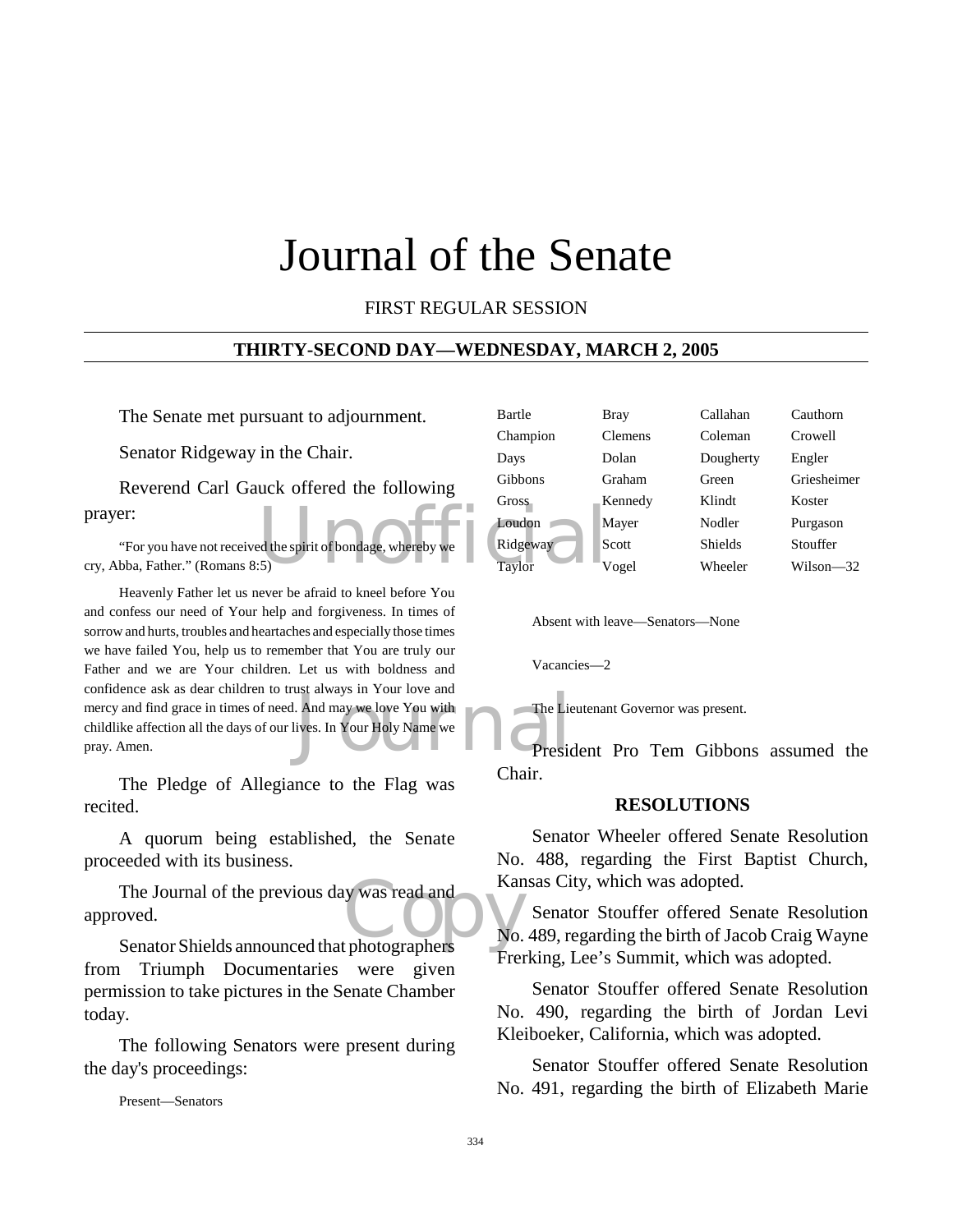Ratliff, Lexington, which was adopted.

Senator Stouffer offered Senate Resolution No. 492, regarding Justin Twenter, Pilot Grove, which was adopted.

Senator Crowell offered Senate Resolution No. 493, regarding Kim Martin, Biehle, which was adopted.

#### **REPORTS OF STANDING COMMITTEES**

Senator Shields, Chairman of the Committee on Rules, Joint Rules, Resolutions and Ethics, submitted the following reports:

has been duly enrolled and that the printed copies<br>
furnished the Senators are correct.<br>
Also, Mr. President: Your Committee on Rules, Joint Rules, Resolutions and Ethics, to which was referred **SS** for **SCS** for **SB 98**, begs leave to report that it has examined the same and finds that the bill furnished the Senators are correct.

Also,

Senators are correct. Mr. President: Your Committee on Rules, Joint Rules, Resolutions and Ethics, to which were referred **SB 173**; and **SCS** for **SB 312**, begs leave to report that it has examined the same and finds that the bills have been truly perfected and that the printed copies furnished the Senators are correct.

# **SIGNING OF BILLS**

Fraction Contract Contract Contract Contract Contract Contract Contract Contract Contract Contract Contract Contract Contract Contract Contract Contract Contract Contract Contract Contract Contract Contract Contract Contra The President Pro Tem announced that all other business would be suspended and **SS** for **SCS** for **SB 98**, having passed both branches of the General Assembly, would be read at length by the Secretary, and if no objections be made, the bill would be signed by the President Pro Tem to the end that it may become law. No objections being made, the bill was so read by the Secretary and signed by the President Pro Tem.

#### **BILLS DELIVERED TO THE GOVERNOR**

**SS** for **SCS** for **SB 98**, after having been duly signed by the Speaker of the House of Representatives in open session, was delivered to the Governor by the Secretary of the Senate.

#### **CONCURRENT RESOLUTIONS**

Senator Cauthorn moved that **SCR 2** be taken up for adoption, which motion prevailed.

On motion of Senator Cauthorn, **SCR 2** was adopted by the following vote:

| YEAS—Senators |                |          |          |
|---------------|----------------|----------|----------|
| Bartle        | Bray           | Callahan | Cauthorn |
| Champion      | <b>Clemens</b> | Coleman  | Crowell  |
| Dougherty     | Engler         | Gibbons  | Graham   |
| Green         | Griesheimer    | Gross    | Kennedy  |
| Klindt        | Koster         | Loudon   | Mayer    |
| Nodler        | Purgason       | Ridgeway | Scott    |
| Shields       | Stouffer       | Taylor   | Vogel    |
| Wheeler       | Wilson—30      |          |          |

#### NAYS—Senators—None



Absent with leave—Senators—None

Vacancies—2

Senator Crowell moved that **SCR 3** be taken up for adoption, which motion prevailed.

Senator Crowell offered **SA 1**, which was read:

#### SENATE AMENDMENT NO. 1

Amend Senate Concurrent Resolution No. 3, Page 1, Lines 18 and 19, by striking the words "February 14, 2005" and insert in lieu thereof the following: "February 14th".

 $\rightarrow$  Senator Crowell moved that the above amendment be adopted, which motion prevailed.

President Kinder assumed the Chair.

On motion of Senator Crowell, **SCR 3**, as amended, was adopted by the following vote:

| YEAS—Senators |             |           |             |
|---------------|-------------|-----------|-------------|
| Bartle        | <b>Bray</b> | Callahan  | Cauthorn    |
| Champion      | Clemens     | Coleman   | Crowell     |
| Days          | Dolan       | Dougherty | Engler      |
| Gibbons       | Graham      | Green     | Griesheimer |
|               |             |           |             |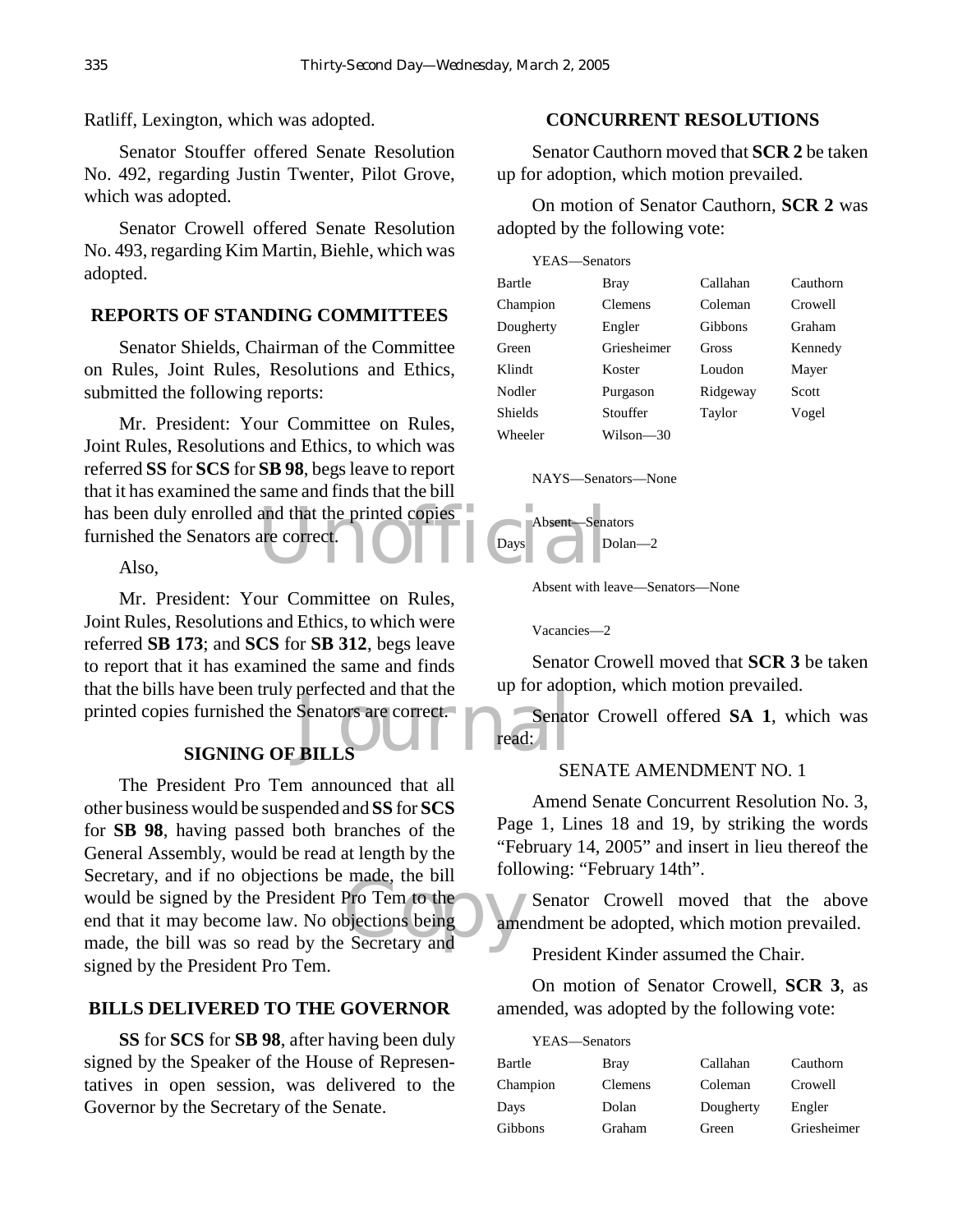| Kennedy | Klindt    | Koster   |
|---------|-----------|----------|
| Mayer   | Nodler    | Ridgeway |
| Shields | Stouffer  | Taylor   |
| Wheeler | Wilson—31 |          |
|         |           |          |

NAYS—Senators—None

Absent—Senator Purgason—1

Absent with leave—Senators—None

Vacancies—2

#### **SENATE BILLS FOR PERFECTION**

Senator Griesheimer moved that **SB 179**, with **SCS** (pending), be called from the Informal Calendar and again be taken up for perfection, which motion prevailed.

as again taken up.<br>
er offered SS for SCS for<br>
the alleged victor of the set of the set of the set of the set of the set of the set of the set of the set of the set of the set of the set of the set of the set of the set of **SCS** for **SB 179** was again taken up. Senator Griesheimer offered **SS** for **SCS** for **SB 179**, entitled:

SENATE SUBSTITUTE FOR SENATE COMMITTEE SUBSTITUTE FOR

SENATE BILL NO. 179

adding thereto one new section relating to cost<br>
recovery for utility companies.<br>
Senator Griesheimer moved that SS for SCS<br>
review by An Act to amend chapter 386, RSMo, by recovery for utility companies.

Senator Griesheimer moved that **SS** for **SCS** for **SB 179** be adopted.

Senator Ridgeway assumed the Chair.

Senator Bray offered **SA 1**:

#### SENATE AMENDMENT NO. 1

for Senate<br>Bill No. 179, of a Amend Senate Substitute for Senate Committee Substitute for Senate Bill No. 179, Page 5, Section 386.266, Line 18, by inserting immediately after said line the following:

"386.390. 1. Complaint may be made by the commission of its own motion, or by the public counsel or any corporation or person, chamber of commerce, board of trade, or any civic, commercial, mercantile, traffic, agricultural or manufacturing association or organization, or any body politic or municipal corporation, by petition or complaint in writing, **alleging that a public utility's rates are excessive, or otherwise** setting forth any act or thing done or omitted to be done by any corporation, person or public utility, including any rule, regulation or charge heretofore established or fixed by or for any corporation, person or public utility, in violation, or claimed to be in violation, of any provision of law, or of any rule or order or decision of the commission**[**; provided, that no complaint shall be entertained by the commission, except upon its own motion, as to the reasonableness of any rates or charges of any gas, electrical, water, sewer, or telephone corporation, unless the same be signed by the public counsel or the mayor or the president or chairman of the board of aldermen or a majority of the council, commission or other legislative body of any city, town, village or county, within which the alleged violation occurred, or not less than twenty-five consumers or purchasers, or prospective consumers or purchasers, of such gas, electricity, water, sewer or telephone service**]**.

2. All matters upon which complaint may be founded may be joined in one hearing, and no motion shall be entertained against a complaint for misjoinder of causes of action or grievances or misjoinder or nonjoinder of parties; and in any review by the courts of orders or decisions of the commission the same rule shall apply with regard to the joinder of causes and parties as herein provided.

3. The commission shall not be required to dismiss any complaint because of the absence of direct damage to the complainant. Upon the filing of a complaint, the commission shall cause a copy thereof to be served upon the public utility, corporation or person complained of.

4. Service in all hearings, investigations and proceedings pending before the commission may be made upon any person upon whom summons may be served in accordance with the provisions of the code of civil procedure of this state, and may be made personally or by mailing in a sealed envelope with postage prepaid.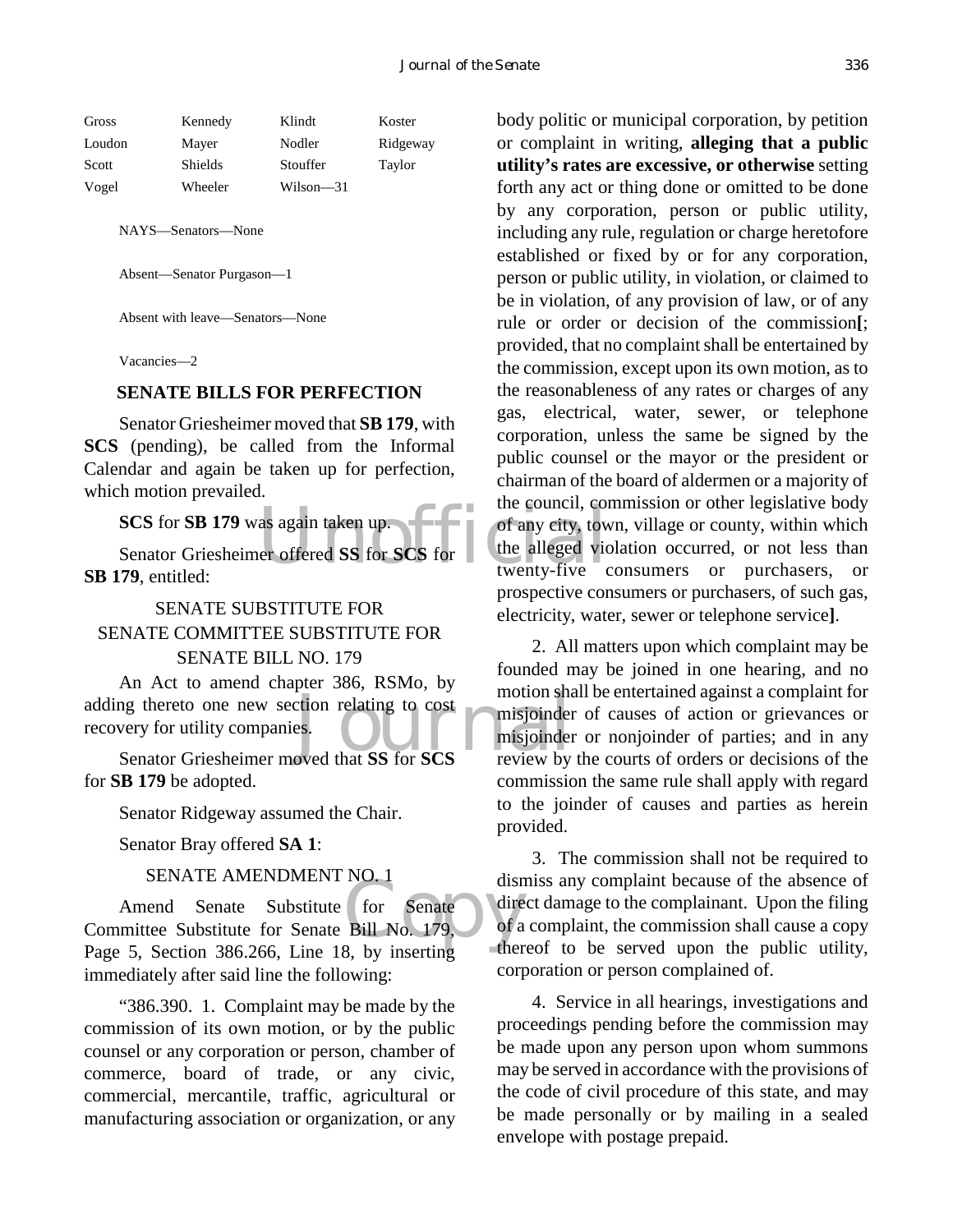5. The commission shall fix the time when and the place where a hearing will be had upon the complaint and shall serve notice thereof, not less than ten days before the time set for such hearing, unless the commission shall find that the public necessity requires that such hearing be held at an earlier date.

with interest thereon at the legal rate. If, upon Jurisprudence.<br>
hearing, the commission finds that the public<br>
utility's rates are unlawful, the commission<br>
shall order a refund with interest at the legal<br>
urisprudence. annt prought under<br>
the obligation to<br>
the obligation to<br>
the ord Lecal<br>
cand Lecal **6. If the complaint alleges that a public utility's rates are excessive, the public utility shall, within thirty days or such lesser time as may be prescribed by the commission, file a bond or undertaking approved by the commission conditioned upon the refund in a manner prescribed by the commission of amounts collected after the date of filing of the petition in excess of rates and charges finally determined by the commission to be lawful, hearing, the commission finds that the public utility's rates are unlawful, the commission shall order a refund, with interest, at the legal rate of amounts collected after the date of filing of the petition that are determined to be in excess of the amounts which would have been collected under the rates finally approved. In any hearing upon a complaint brought under this subsection, the complainant or complainants shall have the obligation to present evidence to preliminarily support the alleged overcharge; provided, however, that the burden of proof to show that the existing rate or the rate complained against is just and reasonable at all times shall be upon the public utility.**

e a final order<br>to this section<br>filing of the **7. The commission shall issue a final order deciding any complaint pursuant to this section within eleven months of the filing of the complaint.**"; and

Further amend the title and enacting clause accordingly.

Senator Bray moved that the above amendment be adopted.

Senator Mayer assumed the Chair.

At the request of Senator Griesheimer, **SB 179**, with **SCS, SS** for **SCS** and **SA 1** (pending), was placed on the Informal Calendar.

#### **REFERRALS**

President Pro Tem Gibbons referred **SB 173** to the Committee on Governmental Accountability and Fiscal Oversight.

#### **SECOND READING OF SENATE BILLS**

The following Bills and Joint Resolution were read the 2nd time and referred to the Committees indicated:

**SB 424**—Judiciary and Civil and Criminal Jurisprudence.

**SB 425**—Judiciary and Civil and Criminal Jurisprudence.

**SB 426**—Judiciary and Civil and Criminal Jurisprudence.

**SB 427**—Transportation.

**SB 428**—Small Business, Insurance and Industrial Relations.

**SB 429**—Ways and Means.

**SB 430**—Ways and Means.

**SB 431**—Economic Development, Tourism and Local Government.

**SB 432**—Agriculture, Conservation, Parks and Natural Resources.

**SB 433**—Aging, Families, Mental and Public Health.

**SB 434**—Governmental Accountability and Fiscal Oversight.

**SB 435**—Judiciary and Civil and Criminal Jurisprudence.

**SB 436**—Ways and Means.

**SB 437**—Commerce, Energy and the Environment.

**SB 438**—Judiciary and Civil and Criminal Jurisprudence.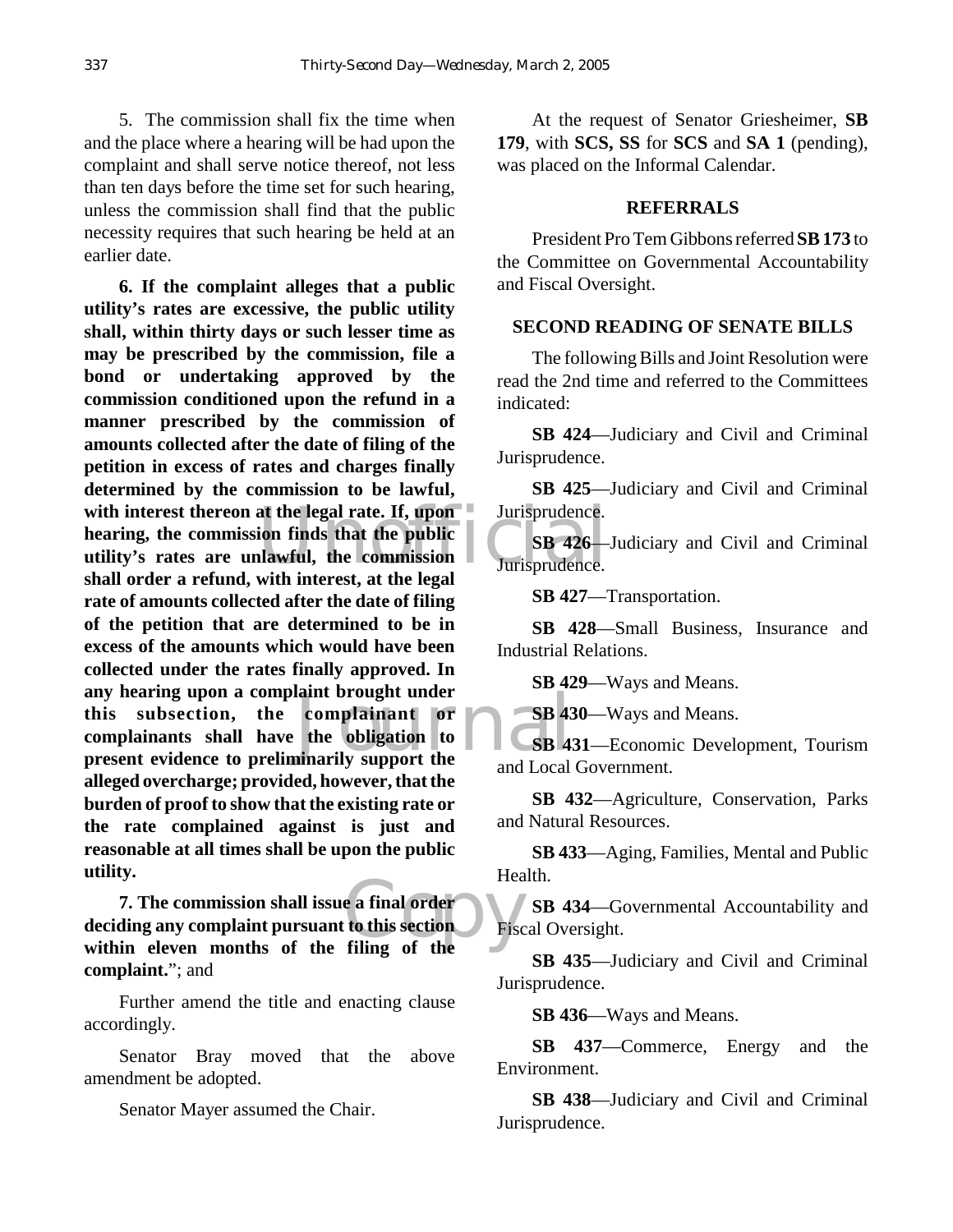**SB 439**—Judiciary and Civil and Criminal Jurisprudence.

**SB 440**—Ways and Means.

**SB 441**—Transportation.

**SB 442**—Judiciary and Civil and Criminal Jurisprudence.

**SB 443**—Small Business, Insurance and Industrial Relations.

**SB 444**—Small Business, Insurance and Industrial Relations.

**SB 445**—Transportation.

**SB 446**—Education.

**SB 447**—Pensions, Veterans' Affairs and General Laws.

SB 448—Judiciary and Civil and Criminal<br>
prudence.<br>
SB 449—Pensions, Veterans<sup>,</sup> Affairs and Local Government Correspondence. Jurisprudence.

**SB 449**—Pensions, Veterans' Affairs and General Laws.

**SB 450**—Economic Development, Tourism and Local Government.

**SB 451**—Judiciary and Civil and Criminal Jurisprudence.

SB 47<br>Governmental Organi-<br>Fiscal Ove **SB 452**—Financial and Governmental Organizations and Elections.

**SB 453**—Economic Development, Tourism and Local Government.

**SB 454**—Education.

**SB 455**—Education.

SB 456—Small Business, Insurance and<br>
strial Relations.<br>
SB 457—Aging, Families, Mental and Public Industrial Relations.

**SB 457**—Aging, Families, Mental and Public Health.

**SB 458**—Aging, Families, Mental and Public Health.

**SB 459**—Small Business, Insurance and Industrial Relations.

**SB 460**—Small Business, Insurance and Industrial Relations.

**SB 461**—Judiciary and Civil and Criminal Jurisprudence.

**SB 462**—Commerce, Energy and the Environment.

**SB 463**—Pensions, Veterans' Affairs and General Laws.

**SB 464**—Ways and Means.

**SB 465**—Transportation.

**SB 466**—Pensions, Veterans' Affairs and General Laws.

**SB 467**—Agriculture, Conservation, Parks and Natural Resources.

**SB 468**—Economic Development, Tourism and Local Government.

**SB 469**—Economic Development, Tourism and Local Government.

**SB 470**—Economic Development, Tourism and Local Government.

**SB 471**—Transportation.

**SB 472**—Financial and Governmental Organizations and Elections.

**SB 473**—Education.

**SB 474**—Governmental Accountability and Fiscal Oversight.

**SB 475**—Education.

**SB 476**—Financial and Governmental Organizations and Elections.

**SB 477**—Ways and Means.

**SB 479**—Financial and Governmental Organizations and Elections.

**SB 480**—Education.

**SB 481**—Education.

**SB 482**—Agriculture, Conservation, Parks and Natural Resources.

**SB 483**—Agriculture, Conservation, Parks and Natural Resources.

**SJR 20**—Education.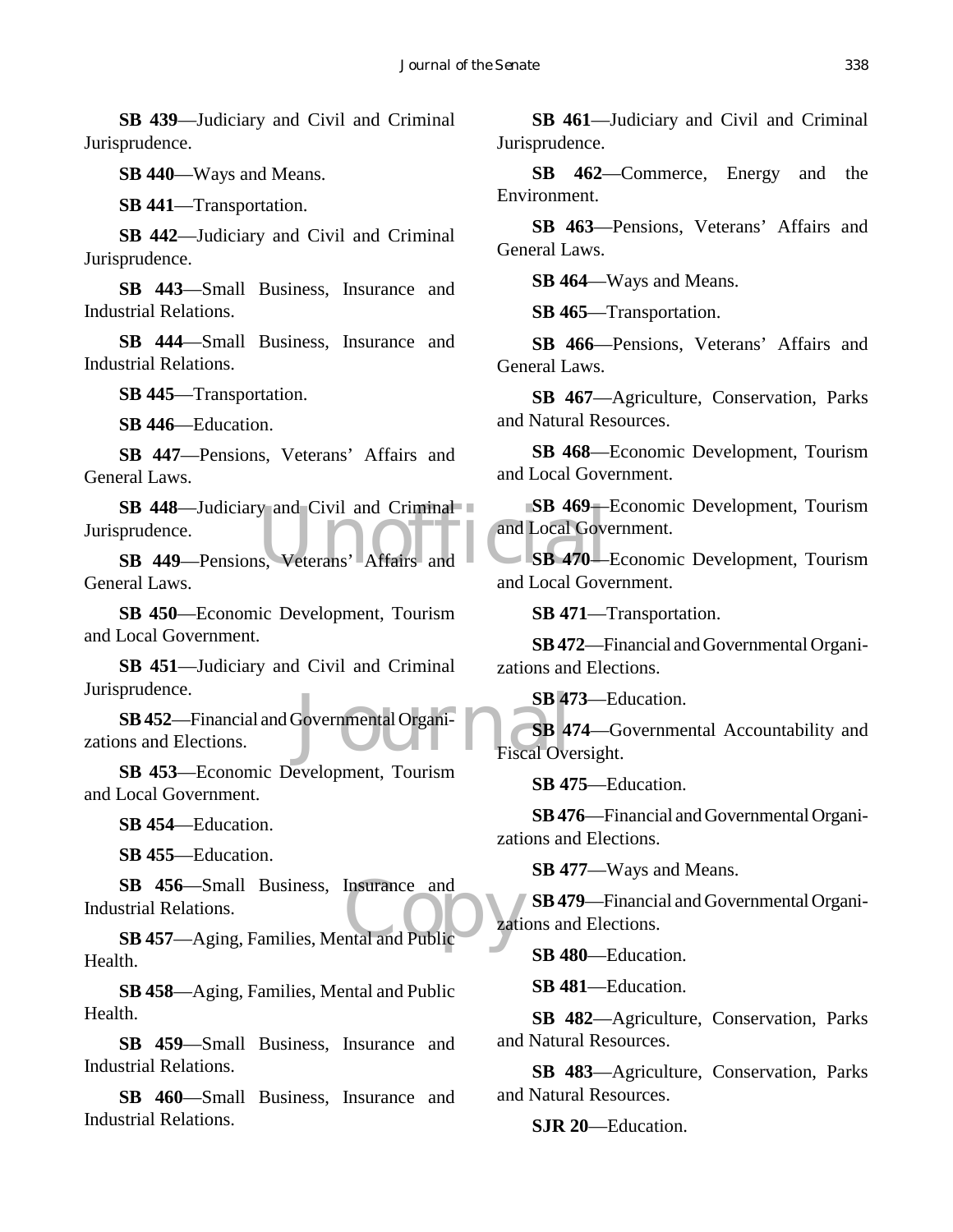#### **REFERRALS**

President Pro Tem Gibbons referred **SCR 7** to the Committee on Rules, Joint Rules, Resolutions and Ethics.

On motion of Senator Shields, the Senate recessed until 2:00 p.m.

#### **RECESS**

The time of recess having expired, the Senate was called to order by Senator Koster.

#### **RESOLUTIONS**

Senators Gross and Dolan offered Senate Resolution No. 494, regarding Larry Langewisch, which was adopted.

Resolution No. 495, regarding Al "Red" Oswald,<br>
which was adopted.<br>
Senators Gross and Dolan offered Senate<br>
Oshe Pensy L Senators Gross and Dolan offered Senate which was adopted.

Senators Gross and Dolan offered Senate Resolution No. 496, regarding Mark Callier, which was adopted.

Senators Gross and Dolan offered Senate Resolution No. 497, regarding Madge Vanatta, which was adopted.

which was adopted.<br>
Senators Gross and Dolan offered Senate<br>
Resolution No. 498, regarding Michelle "Sis"<br>
REPORT Senators Gross and Dolan offered Senate Fanning, which was adopted.

Senators Gross and Dolan offered Senate Resolution No. 499, regarding David Dickherber, which was adopted.

offered Senate<br>
Burges, which<br>
The report Senators Gross and Dolan offered Senate Resolution No. 500, regarding Jerry Burges, which was adopted.

Senators Gross and Dolan offered Senate Resolution No. 501, regarding Gary Kinder, which was adopted.

Senators Gross and Dolan offered Senate Resolution No. 502, regarding Frank Deniszozuk, which was adopted.

Senator Gibbons offered Senate Resolution No. 503, regarding the Webster Groves Lions Club, which was adopted.

Senator Gibbons offered Senate Resolution No. 504, regarding Wheeler Rand Compton, Kirkwood, which was adopted.

Senator Gibbons offered Senate Resolution No. 505, regarding James Edward Bild, Crestwood, which was adopted.

Senator Champion offered Senate Resolution No. 506, regarding Jim Vaughan, which was adopted.

Senator Champion offered Senate Resolution No. 507, regarding Paul Mullins, which was adopted.

Senator Champion offered Senate Resolution No. 508, regarding Gail Fredrick, which was adopted.

Senator Champion offered Senate Resolution No. 509, regarding the One Hundredth Birthday of Opha Pansy Denney, Springfield, which was adopted.

Senator Griesheimer offered Senate Resolution No. 510, regarding the Fiftieth Birthday of Perry Lee Moore, Hardin, Illinois, which was adopted.

#### **REPORTS OF STANDING COMMITTEES**

Senator Shields, Chairman of the Committee on Rules, Joint Rules, Resolutions and Ethics, submitted the following report:

Mr. President: Your Committee on Rules, Joint Rules, Resolutions and Ethics, to which was referred **SS** for **SCS** for **SB 210**, begs leave to report that it has examined the same and finds that the bill has been truly perfected and that the printed copies furnished the Senators are correct.

#### **SENATE BILLS FOR PERFECTION**

Senator Griesheimer moved that **SB 179**, with **SCS**, **SS** for **SCS** and **SA 1** (pending), be called from the Informal Calendar and again taken up for perfection, which motion prevailed.

Senator Dougherty was recognized to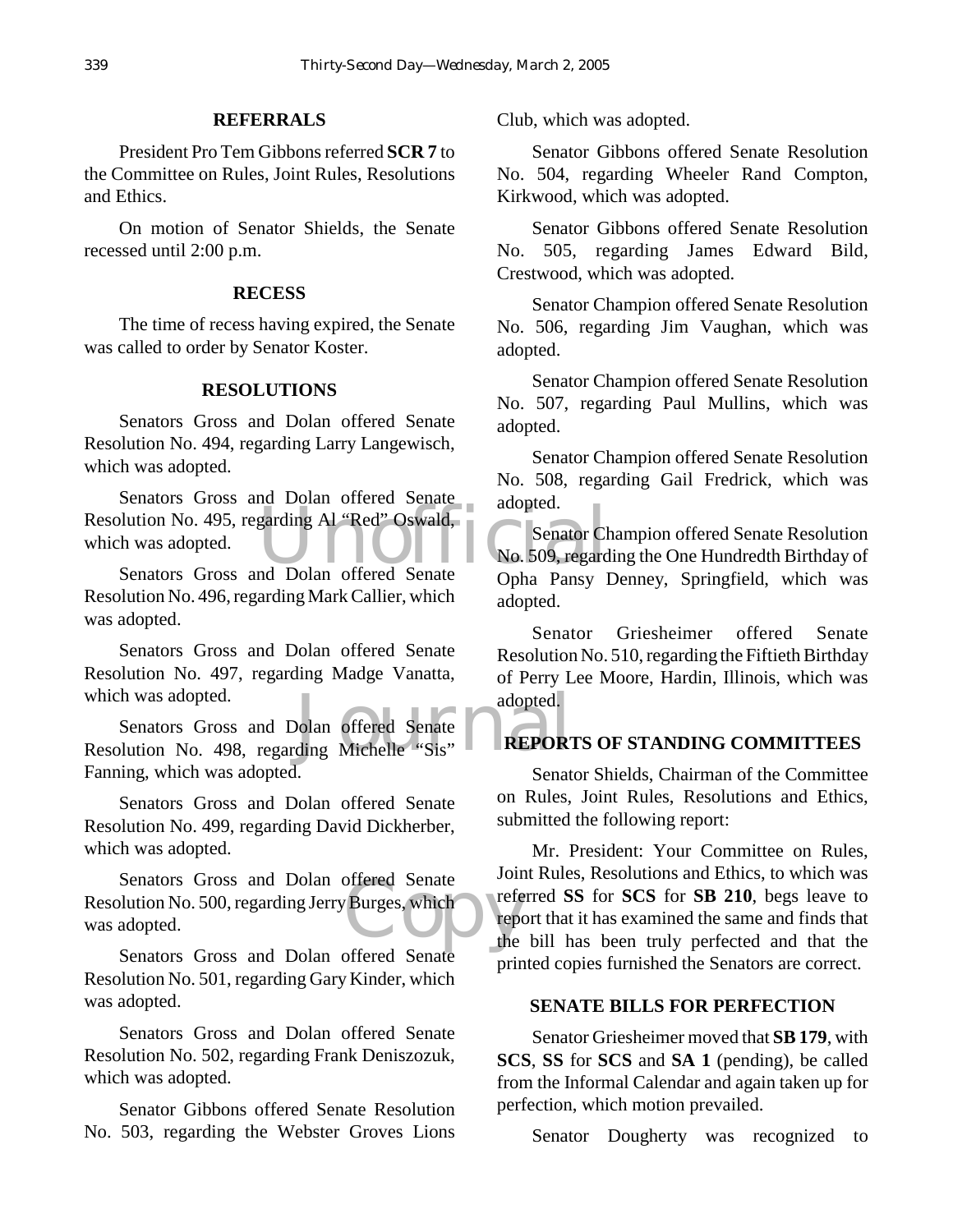interrogate Senator Griesheimer.

Senator Bray rose to inquire of Senator Griesheimer, noting that under the provisions of **SR 65**, she as sponsor of the pending amendment should have been recognized first when the bill was brought before the body.

**SA 1** was again taken up.

Senator Bray requested a roll call vote be taken on the adoption of **SA 1** and was joined in her request by Senators Coleman, Days, Kennedy and Wilson.

**SA 1** failed of adoption by the following vote:



Absent with leave—Senators—None

Vacancies—2

Senator Kennedy offered **SA 2**, which was read:

# SENATE AMENDMENT NO. 2

Committee Substitute for Senate<br>
Committee Substitute for Senate Bill No. 179,<br>
Page 5, Section 386.266, Line 18, by inserting after Amend Senate Substitute for Senate Committee Substitute for Senate Bill No. 179, all of said line the following:

"**Section 1. Any utility proposing to construct a power plant in the state of Missouri shall employ only residents of the state in the construction of the power plant.**"; and

Further amend the title and enacting clause accordingly.

Senator Kennedy moved that the above amendment be adopted and requested a roll call vote be taken. He was joined in his request by Senators Bray, Days, Graham and Green.

**SA 2** failed of adoption by the following vote:

| YEAS—Senators  |          |             |              |
|----------------|----------|-------------|--------------|
| <b>Bray</b>    | Coleman  | Days        | Dougherty    |
| Green          | Kennedy  | Wilson—7    |              |
|                |          |             |              |
| NAYS—Senators  |          |             |              |
| Bartle         | Callahan | Cauthorn    | Champion     |
| Clemens        | Crowell  | Dolan       | Engler       |
| <b>Gibbons</b> | Graham   | Griesheimer | Gross        |
| Klindt         | Koster   | Loudon      | Mayer        |
| Nodler         | Purgason | Ridgeway    | Scott        |
| Shields        | Stouffer | Taylor      | $Vogel - 24$ |
|                |          |             |              |

Absent—Senator Wheeler—1

Absent with leave—Senators—None

Vacancies—2

Senator Shields offered **SA 3**, which was read:

### SENATE AMENDMENT NO. 3

Amend Senate Substitute for Senate Committee Substitute for Senate Bill No. 179, Page 5, Section 386.266, Line 18 of said page, by inserting after all of said line the following:

"**13. The public service commission shall appoint a task force, consisting of all interested parties, to study and make recommendations on the cost recovery and implementation of conservation and weatherization programs for electrical and gas corporations.**".

Senator Shields moved that the above amendment be adopted, which motion prevailed.

Senator Bray offered **SA 4**, which was read:

#### SENATE AMENDMENT NO. 4

Amend Senate Substitute for Senate Committee Substitute for Senate Bill No. 179, Page 3, Section 386.266, Line 15, by deleting the word and number "and 2" and inserting in lieu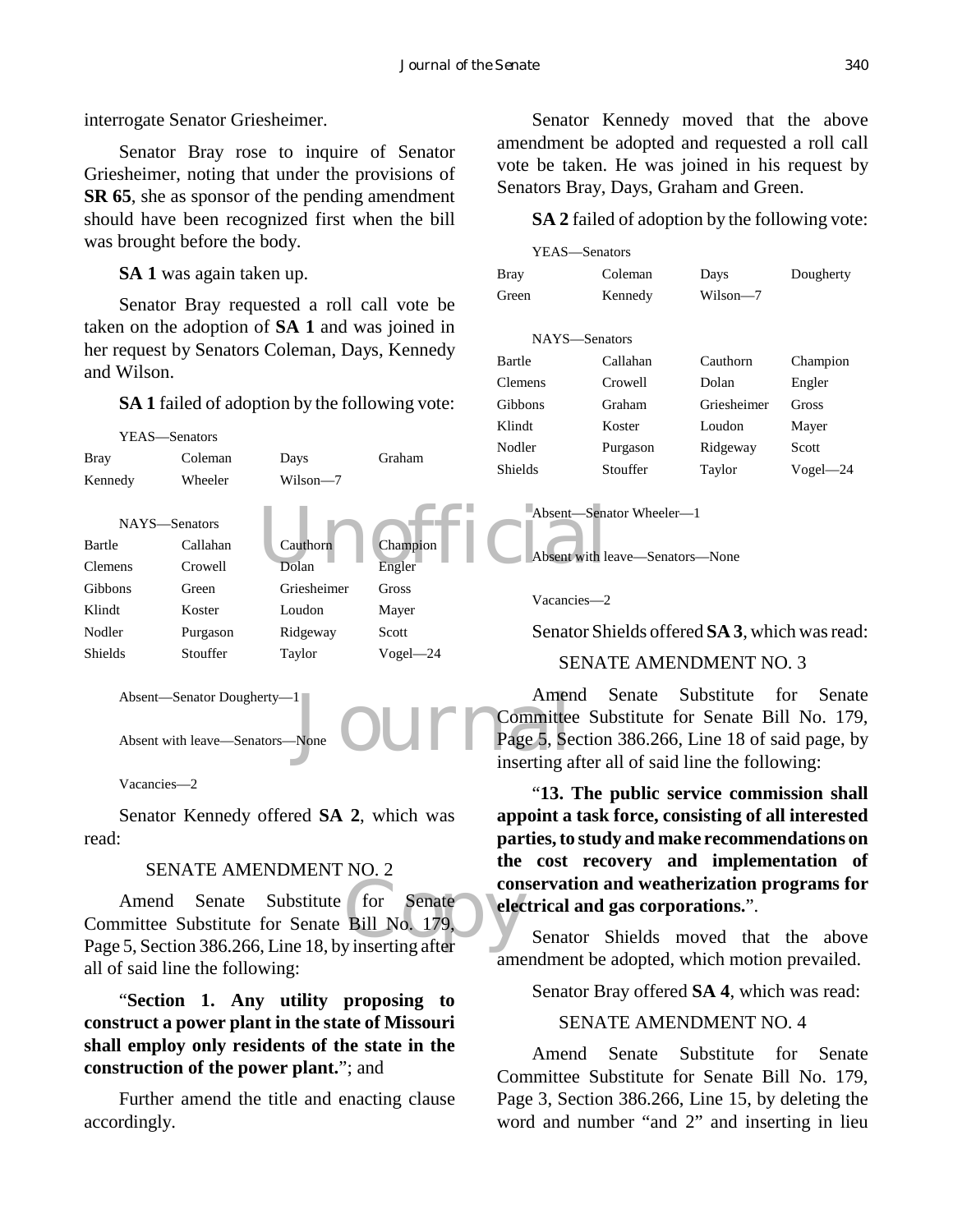thereof ", 2 and 3".

Senator Bray moved that the above amendment be adopted and requested a roll call vote be taken. She was joined in her request by Senators Days, Green, Kennedy and Wilson.

**SA 4** failed of adoption by the following vote:

|         | YEAS—Senators |          |        |
|---------|---------------|----------|--------|
| Bray    | Coleman       | Days     | Graham |
| Kennedy | Wheeler       | Wilson-7 |        |

NAYS—Senators

| Bartle                     | Callahan | Cauthorn    | Champion     | Senator B<br>Pollo<br>Rebecca |
|----------------------------|----------|-------------|--------------|-------------------------------|
| <b>Clemens</b>             | Crowell  | Dolan       | Engler       |                               |
| Gibbons                    | Green    | Griesheimer | Gross        | Summit.                       |
| Klindt                     | Koster   | Loudon      | Mayer        |                               |
| Nodler                     | Purgason | Ridgeway    | Scott        | Senator En                    |
| Shields                    | Stouffer | Taylor      | $Vogel - 24$ | Bonnell, Ste. G               |
| Absent-Senator Dougherty-1 |          |             |              | Senator C                     |
|                            |          |             |              | <b>Sharon Berkel</b> :        |
|                            |          |             |              | Home Schooler                 |

Absent with leave—Senators—None

Vacancies—2

Senator Griesheimer moved that **SS** for **SCS** for **SB 179**, as amended, be adopted, which motion prevailed.

Bellis, North Rough<br>Bellis, North Relations, North Relationships and Security<br>Pended was declared Crystal Bo On motion of Senator Griesheimer, **SS** for **SCS** for **SB 179**, as amended, was declared perfected and ordered printed.

### **RESOLUTIONS**

mdred Second<br>
mer<br>
Jo H Senator Callahan offered Senate Resolution No. 511, regarding the One Hundred Second Birthday of Lorene Fick, Independence, which was adopted.

### **COMMUNICATIONS**

President Pro Tem Gibbons submitted the following:

March 1, 2005

Senator Michael Gibbons Senate Pro Tem State Capitol Building

Jefferson City, MO 65101

Dear Senator Gibbons:

This is to notify you of my resignation from the Second State Capitol Commission effective immediately.

I have enjoyed my time on the committee and appreciate the opportunity to have served.

If you have any questions, please feel free to contact me.

Sincerely, /s/ Carl M. Vogel CARL M. VOGEL

# **INTRODUCTIONS OF GUESTS**

Senator Bartle introduced to the Senate, Rebecca Pollock and Brenda Dumler, Lee's Summit.

Senator Engler introduced to the Senate, Kara Bonnell, Ste. Genevieve.

Senator Gross introduced to the Senate, Sharon Berkel and ten families from the Jeremiah Home Schoolers Network of St. Charles County.

Senator Clemens introduced to the Senate, Lacy Monteleone and Sara Thompson, Seymour.

Senator Stouffer introduced to the Senate, Laura Tebbenkamp, Salisbury; and Holly Anne Bellis, Norborne.

Senator Taylor introduced to the Senate, Crystal Boles, Eagle Rock.

Senator Purgason introduced to the Senate, Mika Summers, Couch.

Senator Champion introduced to the Senate, members of the Junior League of Springfield and members of Missouri Junior League.

Senator Crowell introduced to the Senate, Tori Jo Boren, Bell City.

Senator Wheeler introduced to the Senate, Kiera Bartee, Grandview.

Senator Klindt introduced to the Senate, Heather Niece, Maysville.

Senator Bray introduced to the Senate, Joe Mulligan and his son, Connor, Olivette; and Connor was made an honorary page.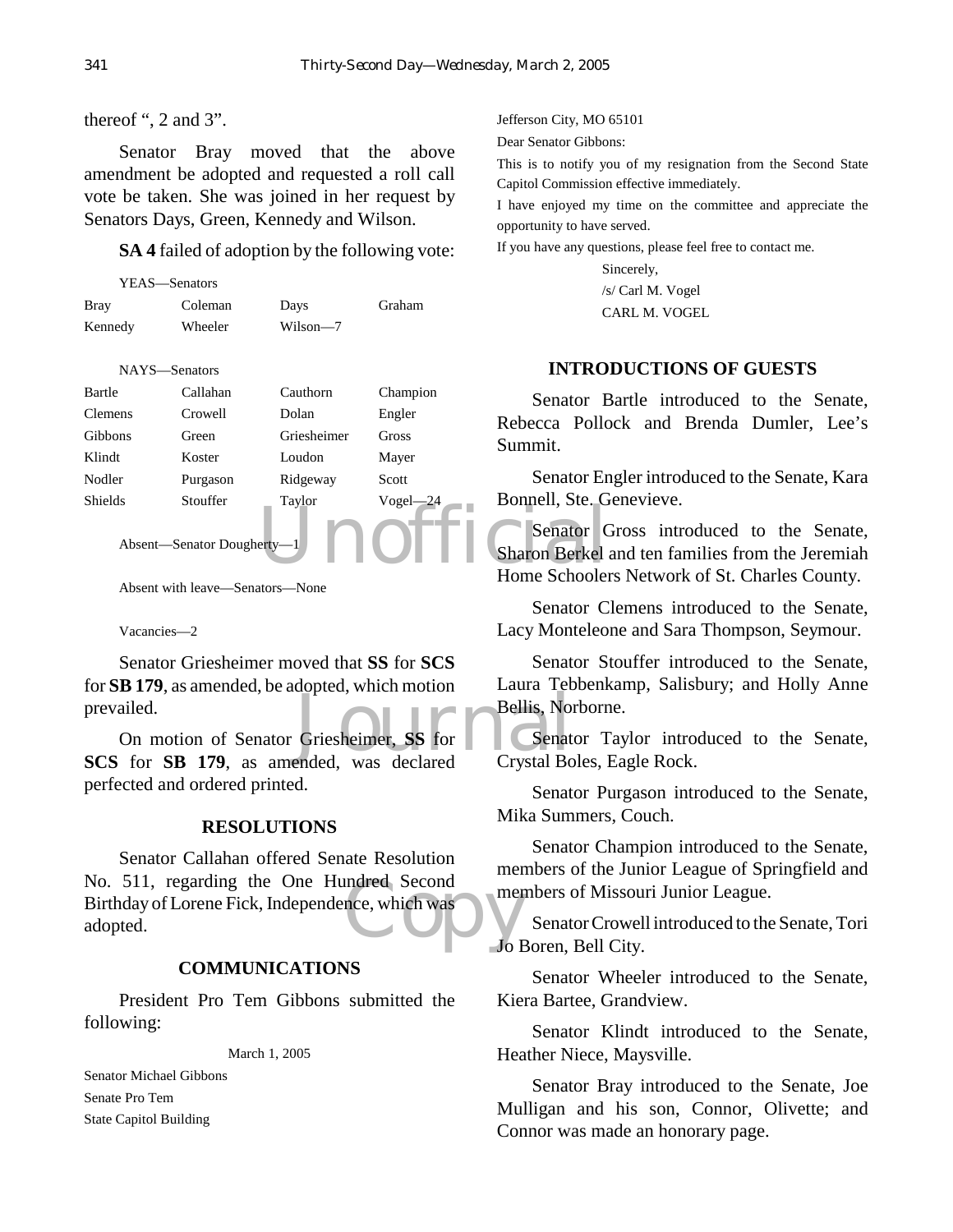Senator Koster introduced to the Senate, Elizabeth Simmons, Holden.

Senator Scott introduced to the Senate, his daughter, Tiffany Scott, Columbia.

Senator Scott introduced to the Senate, Sarah Howard, Hickory County.

Senator Scott introduced to the Senate, Gary Farr and Leadership Sedalia.

Senator Vogel introduced to the Senate, Emma Raithel, Russellville.

Senator Clemens introduced to the Senate, Danny Patterson, Seymour; and Gary Gross, Tipton.

Senator Nodler introduced to the Senate, Shawna Garnett, Greenfield.

Field.<br>
Senator Ridgeway, the John Andersen<br>
Line John Andersen<br>
University Bankhead, Mat On behalf of Senator Ridgeway, the President introduced to the Senate, Mark James, Liberty.

Senator Graham introduced to the Senate, Jessica Bennett, Moberly; and Samara Fagin, Huntsville.

Senator Taylor introduced to the Senate,<br>
ela Neill and the following members of the Tri<br>
Senate as Civil Air Patrol Squadron who were made<br>
introduced Lampe; and Cadet Salvador Hernandez and Cadet<br>
Race Harrison, Kimberling City.<br>
Senator Crowell introduced to the Senate, Pamela Neill and the following members of the Tri Lakes Civil Air Patrol Squadron who were made honorary pages, 2<sup>nd</sup> Lt. Chase Neill, Green Forest, Arkansas; Cadet Austin Thomason and Cadet Krystal Thomason, Rockaway Beach; Cadet Jake Fultz, Kimberling City; Cadet Payton Lowe, Harrison, Arkansas; Cadet Mike Mountain, Race Harrison, Kimberling City.

Senator Crowell introduced to the Senate, Mary Maltin, Fredricktown.

Senator Crowell introduced to the Senate, Allison Moss, Fredricktown.

Senator Clemens introduced to the Senate, Kelly Thayer and students from Logan-Rogersville Middle School, Rogersville; and Celeste Whitlow, Tyler Samuel, Tanya Budler and Brenden Williams were made honorary pages.

Senator Gibbons introduced to the Senate, representatives of the March of Dimes.

On behalf of Senator Green and himself, Senator Loudon introduced to the Senate, Annie and Travis Stoebell, Michael Daniels and Mitchell Smith, Florissant; and Pam and Jimmy Swain, Spanish Lake.

Senator Taylor introduced to the Senate, Teresa Christian, and students from Mt. Vernon Middle School.

Senator Graham introduced to the Senate, Linda Linneman and fifty students from Smithton Middle School, Columbia.

Senator Graham introduced to the Senate, Kandis Smith, Mark Lucas, Tony Luetkemeyer, John Andersen, Megan Rowe, Beth Tankersley-Bankhead, Matt Pierson, Megan Block, Marissa Cabrera, Katy Murphy, Jim Sturgill, Bren Phillips, Charles Stadtlander and Jennifer Lyon from the University of Missouri-Columbia.

Senator Doughtery introduced to the Senate, Dan and Pat Jaster, St. Louis.

On behalf of Senator Koster, the President introduced to the Senate, eighth grade students from Leeton R-X Middle School, Leeton.

Senator Dolan introduced to the Senate, Hannah Smith, Braymer; and Colin Young, Adrian.

Senator Clemens introduced to the Senate, Louise Bigley, R.N., Kathy Deckard, R.N., Marshfield; and Emily Hardy, Megan Willis, Olivia McGoon and Taylor Nova Kovich, students from Marshfield R-I School.

Senator Loudon introduced to the Senate, the Physician of the Day, Dr. Steve Smith, M.D., St. Louis.

On motion of Senator Shields, the Senate adjourned under the rules.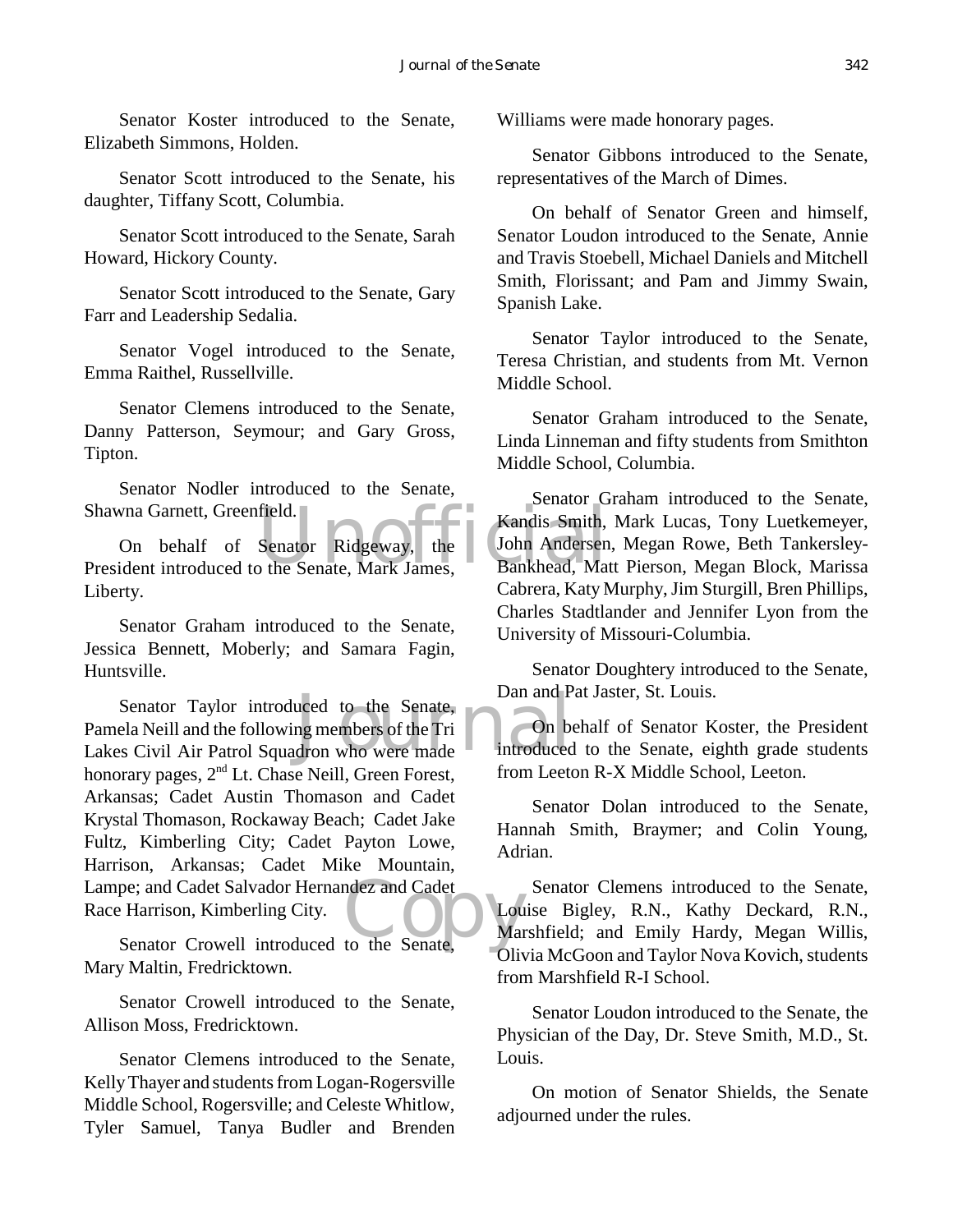# SENATE CALENDAR  $\overline{\phantom{a}}$

# THIRTY-THIRD DAY–THURSDAY, MARCH 3, 2005  $\overline{\phantom{a}}$

#### FORMAL CALENDAR

#### SECOND READING OF SENATE BILLS

Unof Journal Copys SB 478-Scott SB 484-Stouffer SB 485-Days and Green SB 486-Engler SB 487-Engler SB 488-Engler SB 489-Loudon SB 490-Koster SB 491-Klindt SB 492-Kennedy and Green SB 493-Kennedy and Mayer SB 494-Bray SB 495-Mayer SB 496-Mayer SB 497-Mayer SB 498-Mayer SB 499-Mayer SB 500-Gibbons, et al SB 501-Gibbons SB 502-Gibbons SB 503-Cauthorn SB 504-Dougherty, et al SB 505-Dougherty, et al SB 506-Dougherty, et al SB 507-Graham SB 508-Wheeler SB 509-Dolan SB 510-Koster SB 511-Callahan and Bartle SB 512-Callahan and Bartle SB 513-Callahan and Bartle SB 514-Ridgeway SB 515-Taylor SB 516-Griesheimer SB 517-Shields SB 518-Kennedy and Graham SB 519-Callahan SB 520-Callahan and Bartle SB 521-Crowell SB 522-Ridgeway SB 523-Cauthorn SB 524-Coleman, et al SB 525-Coleman, et al SB 526-Scott SB 527-Wilson SB 528-Bray and Days SB 529-Vogel SB 530-Vogel SB 531-Klindt SB 532-Ridgeway SB 533-Shields SB 534-Bartle SB 535-Vogel SB 536-Bartle SB 537-Bartle SB 538-Bartle SB 539-Purgason, et al SB 540-Bray SB 541-Callahan SB 542-Callahan SB 543-Callahan SB 544-Gross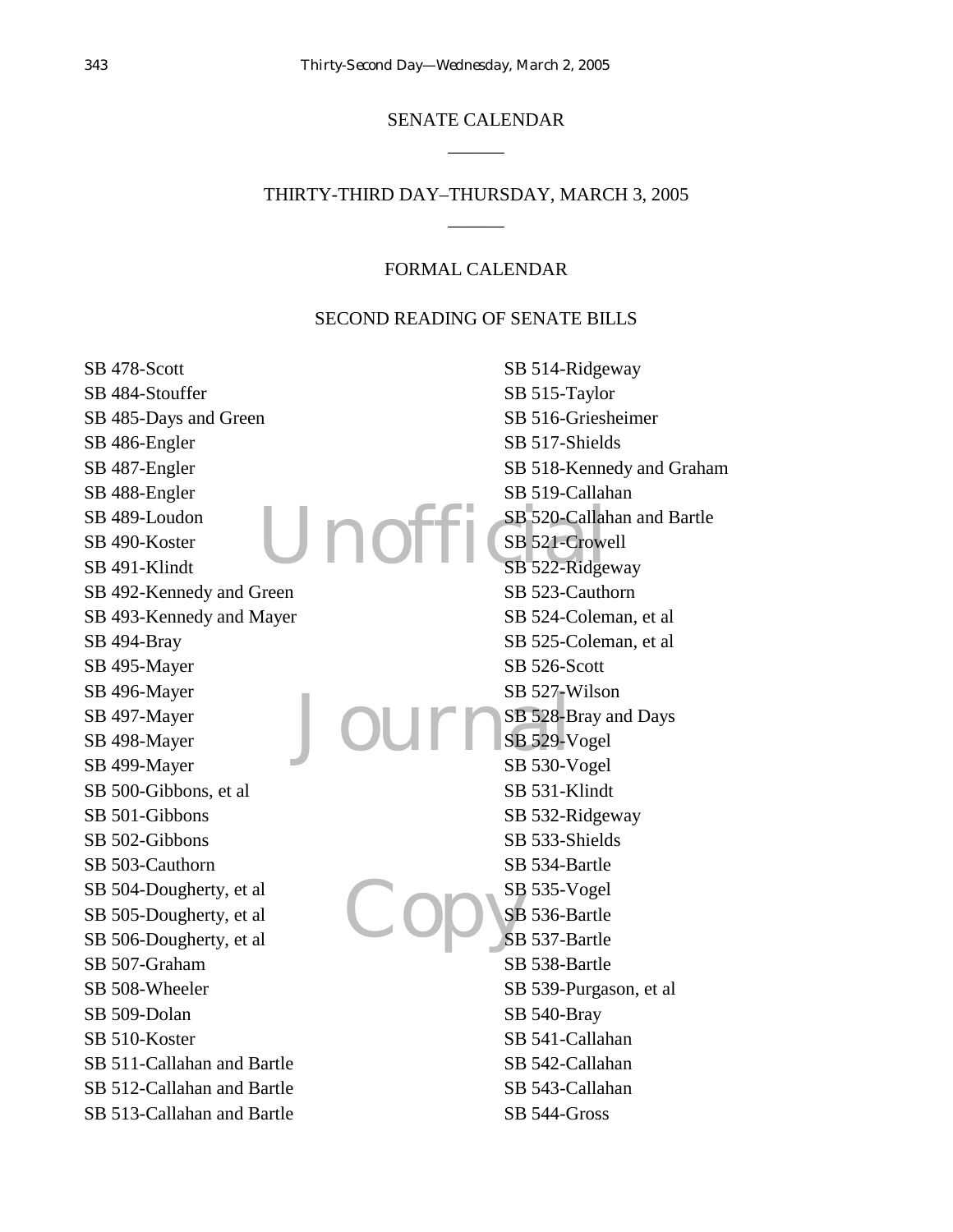SB 545-Loudon and Griesheimer SB 546-Loudon and Kennedy SB 547-Loudon SB 548-Loudon SB 549-Green SB 550-Mayer and Dougherty

SB 551-Mayer SB 552-Mayer SB 553-Mayer SB 554-Griesheimer SB 555-Shields SB 556-Gibbons, et al

# HOUSE BILLS ON SECOND READING

HCS for HB 441 HCS for HB 347 HCS for HB 468

# THIRD READING OF SENATE BILLS

SCS for SB 147-Cauthorn (In Fiscal Oversight) SB 173-Scott (In Fiscal Oversight) SCS for SB 312-Dolan SS for SCS for SB 210-Griesheimer



SB 187-Cauthorn and Clemens SB 237-Klindt, et al, with SCS

INFORMAL CALENDAR<br>SENATE BILLS FOR PERFECT S FOR PERFECTION

SB 29-Dolan, with SCS & SA 1 (pending) SB 32-Bartle, with SCS & SS for SCS (pending) SB 185-Loudon, et al, with SA 1 (pending)

SB 225-Cauthorn, with SCS & SS#2 for SCS (pending) SB 269-Shields and Callahan, with SCS

CONSENT CALENDAR

Senate Bills

Reported 2/23

SB 252-Koster, et al, with SCS SB 177-Shields

SB 342-Bartle